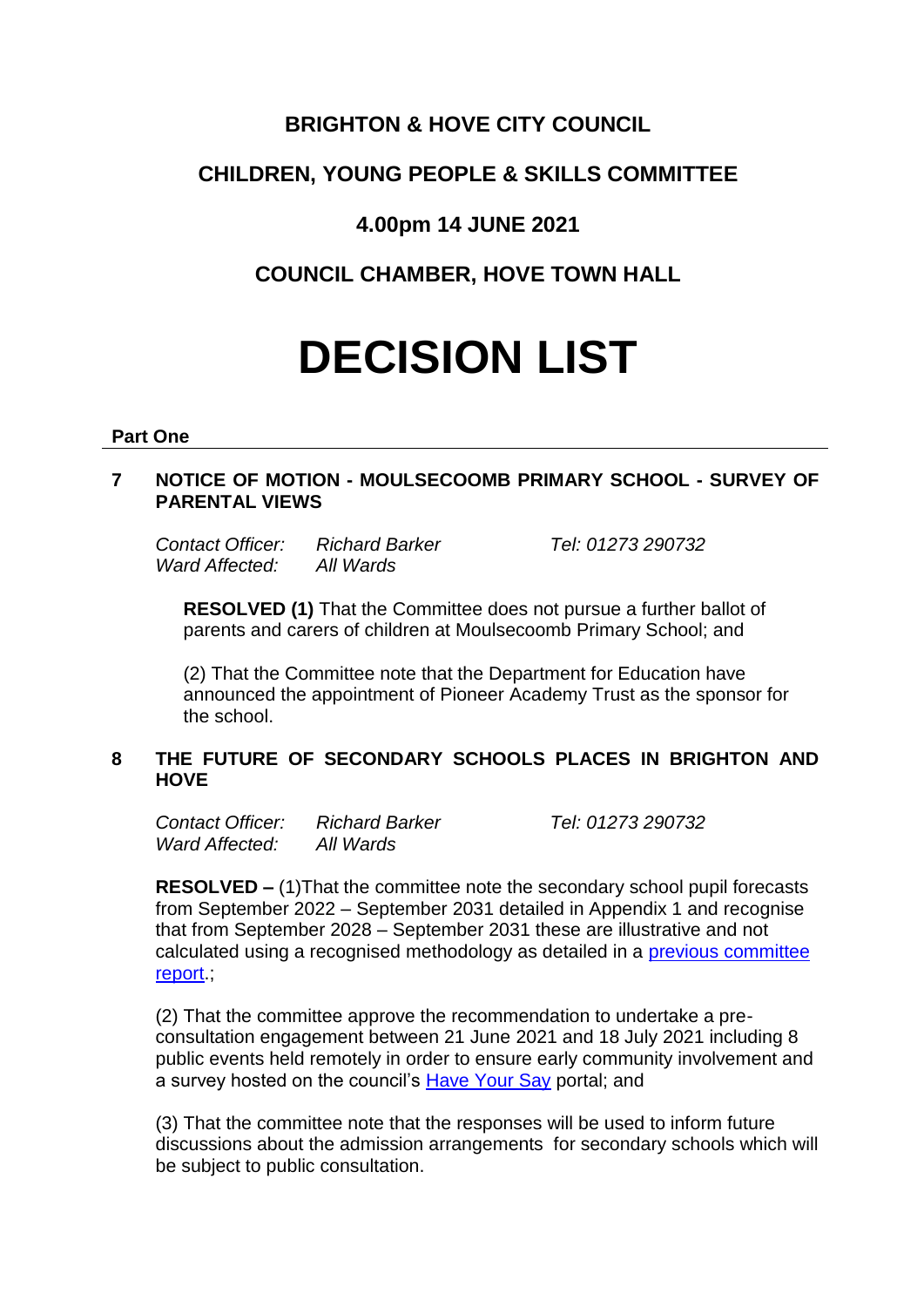## **10 TRANS INCLUSION SCHOOLS TOOLKIT VERSION 4**

| Contact Officer: | Sam Beal  |
|------------------|-----------|
| Ward Affected:   | All Wards |

*Contact Officer: Sam Beal Tel: 01273 293533*

**RESOLVED –** (1) That committee agree the guidance for dissemination to Brighton & Hove schools in September 2021: and

(2) That the Trans Inclusion Schools Toolkit should be reviewed on an annual basis or as necessary to consider feedback from school communities, and any updates required arising from changes to the law or relevant guidance.

## **11 EARLY HELP REVIEW AND DEVELOPMENT OF A CITY-WIDE STRATEGY TO SUPPORT CHILDREN, YOUNG PEOPLE, AND FAMILIES AT RISK OF DISADVANTAGE**

| Contact Officer: | Caroline Parker | Tel: 01273 293587 |
|------------------|-----------------|-------------------|
| Ward Affected:   | All Wards       |                   |

**RESOLVED -** (1) That That the Committee notes the national requirements of the Supporting Families Programme;

(2) That the Committee notes the proposal for a multi-agency programme to review and develop early help services to improve the outcomes of disadvantaged families. This will include reviewing children's centres and considering the option of children's centres delivering services for a wider range of children and families including developing a Family Hub model of support. Consultants will be used to support the review;

(3) That the Committee notes plans to develop a strategy to support children, young people, and families at risk of disadvantage; and

(4) That the Committee agrees to create a new task and finish cross-party Member working group to support and inform the Early Help review and strategy development.

NB The above decisions will be implemented after close of business on XXXXXX unless they are called in.

## **a) FIELD\_TITLE**